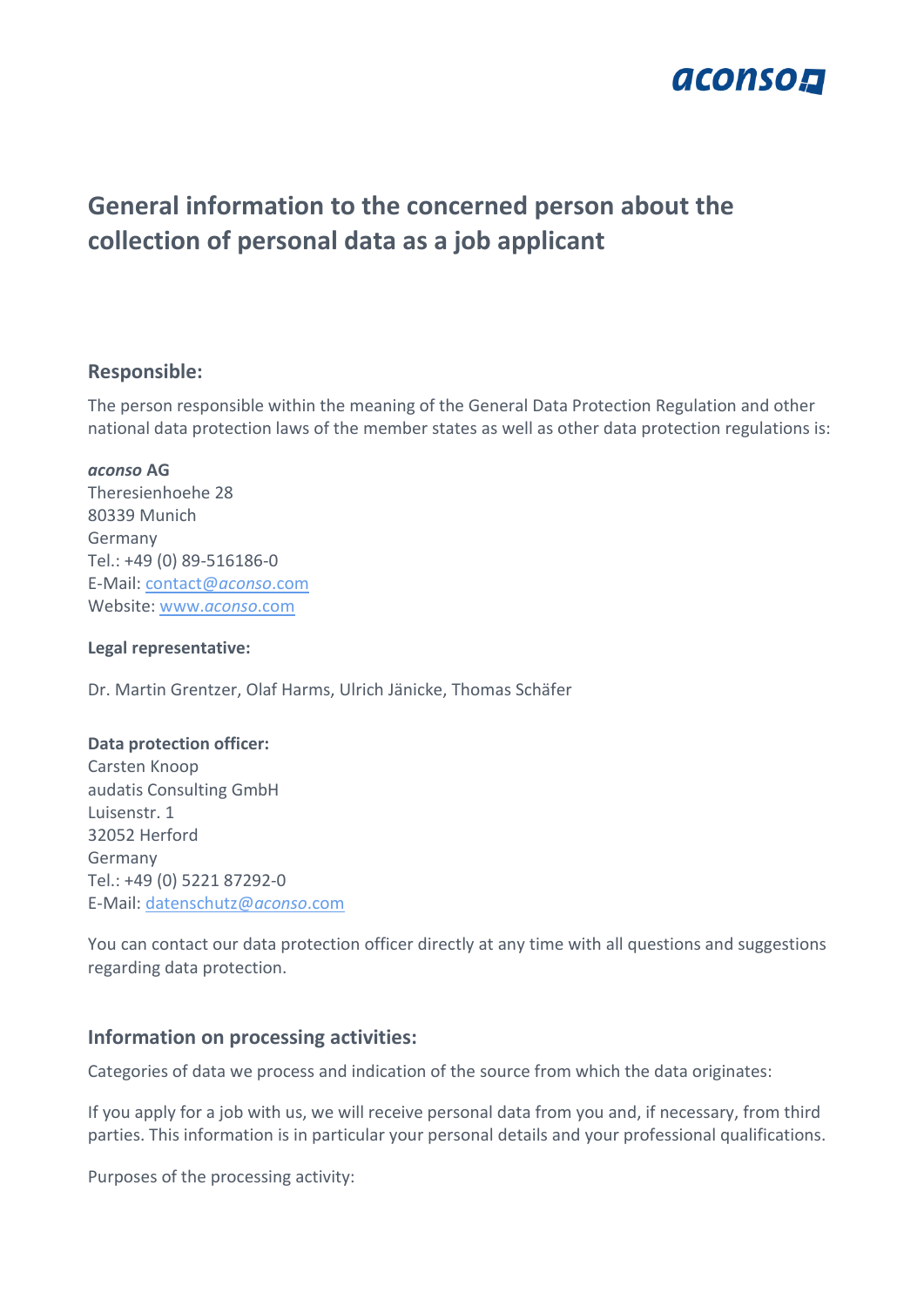

Selection of suitable external applicants in response to a job advertisement.

Legal basis of the processing activity:

The processing is necessary for the initiation of the employment relationship in accordance with Art. 88 GDPR in conjunction with § 26 paragraph 1 BDSG is required.

Any storage or disclosure to third parties that goes beyond the current application procedure requires consent pursuant to Art. 6 Paragraph 1 letter a GDPR, which fulfils the requirements for consent pursuant to Art. 7 Paragraph 1-4 GDPR.

Categories of recipients:

Internal recipients are employees responsible for personnel, management, human resources and direct superiors. We also use service providers (including contract processors) to fulfil our tasks, such as IT service providers and hosting providers.

Data transfer to a third country:

There is no planned transfer to third countries.

## **Additional information requirements:**

Storage period of personal data:

6 months (application)

Deletion will take place after 6 months, unless consent for longer storage is given. (This consists of the retention period of 2 months according to § 21 Abs. 5 AGG plus a reasonable processing time).

Rights of the person concerned:

As a natural person, you have a right of access (in accordance with Art. 15 GDPR) on the part of the person responsible for the personal data relating to you, as well as the right to correction (Art. 16 GDPR), deletion (Art. 17 GDPR), and restriction of processing (Art. 18 Para. 1 GDPR). You also have the right to **object to the processing (Art. 21 GDPR)** and the right to data transferability (Art. 20 GDPR).

If you wish to exercise your rights, please contact the data protection officer or our head office.

Right of appeal:

You have the right to complain to the competent supervisory authority.

Duty to provide personal data: